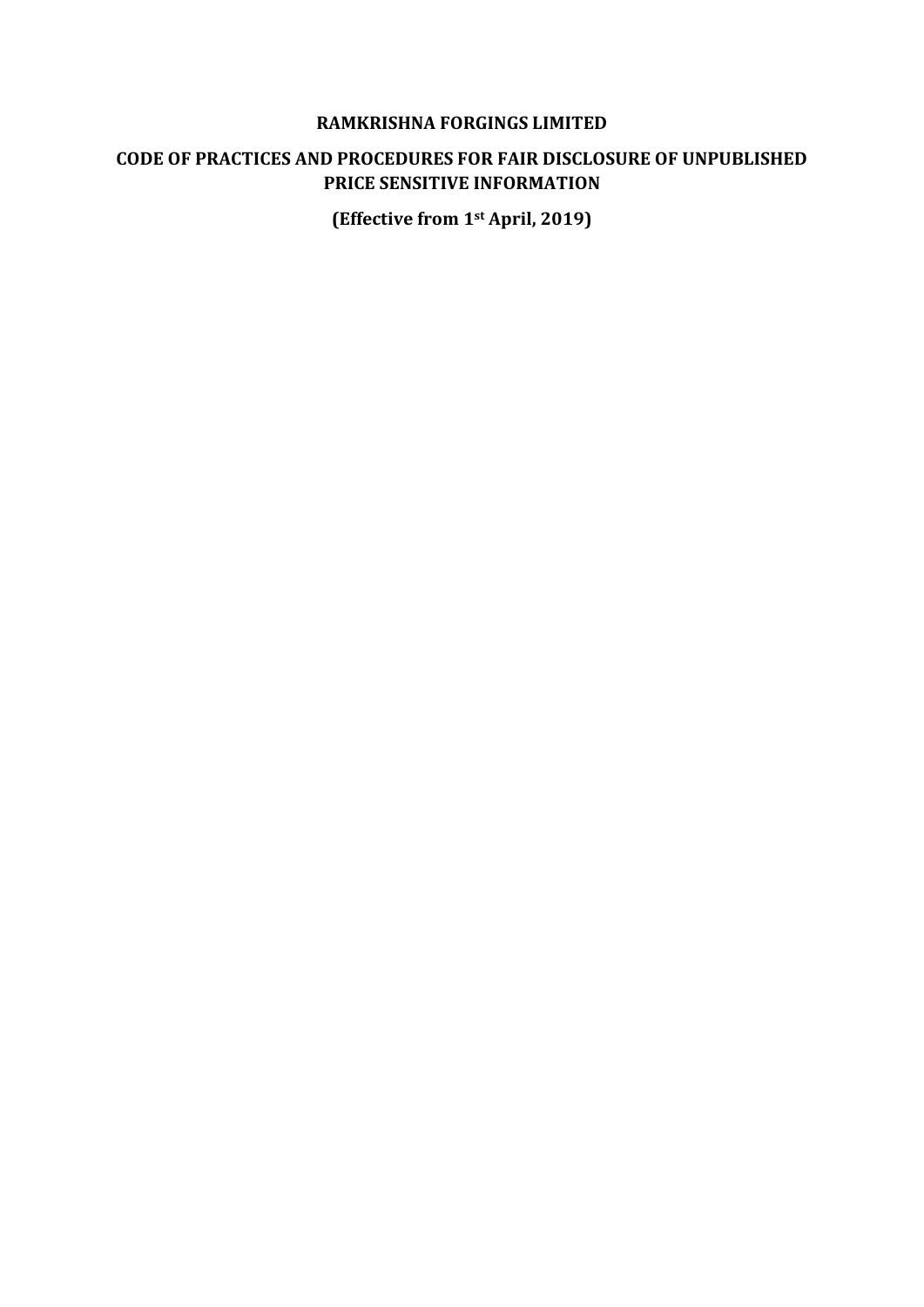## **RAMKRISHNA FORGINGS LIMITED**

# **Code of Practices and Procedures for Fair Disclosure of Unpublished Price Sensitive Information**

#### **Index**

### **Part A**

- **Introduction**
- **Objective and Scope of the Code**
- **Definitions**

### **Part B**

**Fair Disclosure of UPSI – Principles and Exemptions** 

## **Part C**

**Oversight – Appointment and Duties of Chief Investor Relations Officer** 

# **Part D**

 **Response to Market Rumours and Conduct of Investor / Analyst Meetings Part E** 

### **Part E**

**Mandatory Continual Disclosures** 

### **Part F**

**Content of Disclosures**

# **Part G**

**Dissemination of UPSI**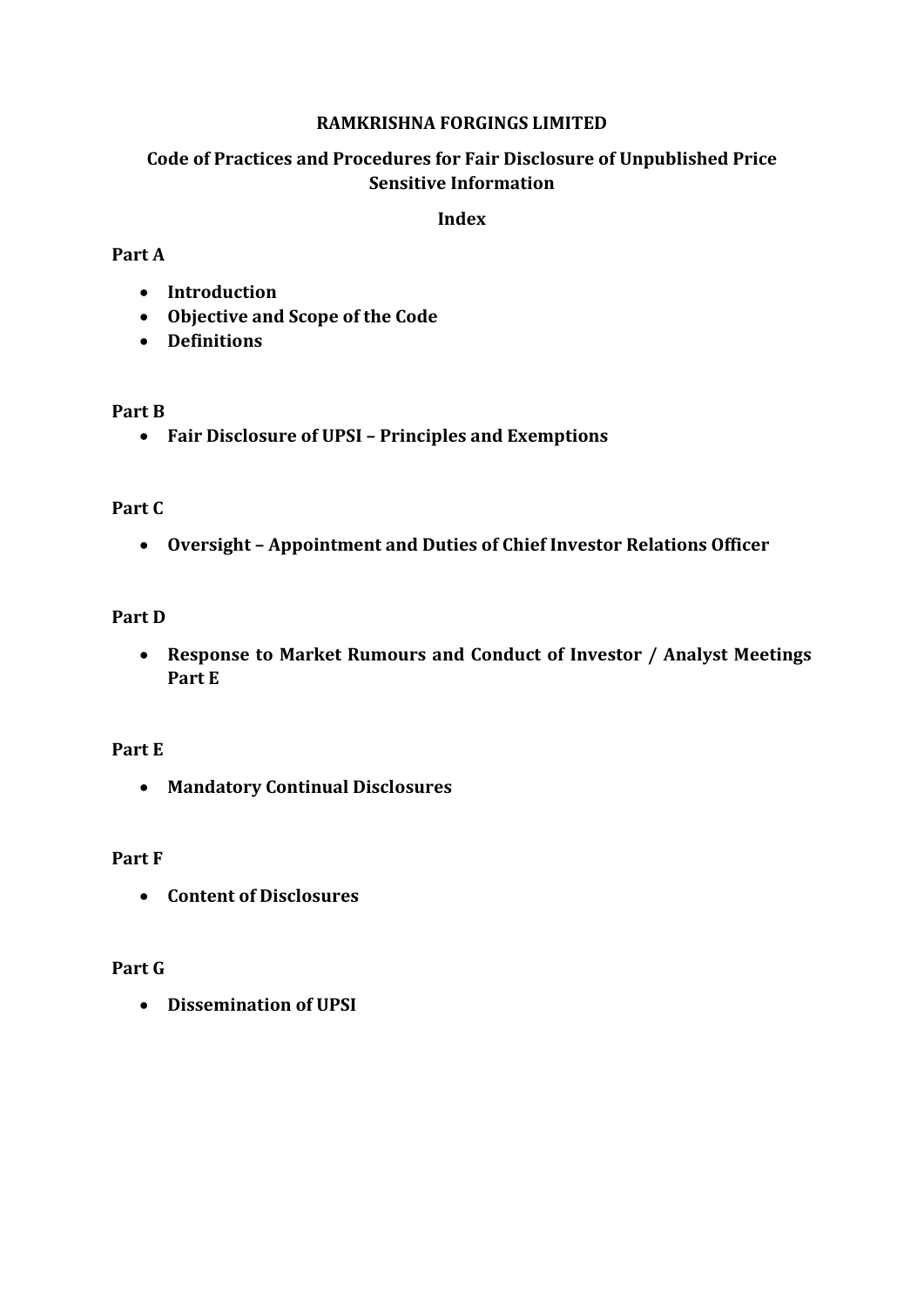## **Part A**

## **Introduction & Definitions**

### **Introduction**

Trading in the shares /securities of the Company by persons who enjoy special status when compared with the general investor on the basis of unpublished price sensitive information and who as a result thereof are liable to use their special status for individual benefit, is commonly known as "insider trading".

## **Objectives and Scope of the Code**

The Company endeavors to preserve the confidentiality of unpublished price sensitive information and prevent misuse of such information to create information asymmetry to benefit the insiders to abuse the market while trading in securities of the Company. The Company is committed to transparency and fairness in dealing with all stakeholders and in ensuring adherence to all laws and regulations.

The Company therefore intends to formulate and publish a framework and policy to ensure timely and adequate disclosure of all events and occurrences that could impact price discovery in the market for its securities.

To achieve these objectives, the Company hereby notifies a code of practices and procedures for fair disclosure of unpublished price sensitive information towards achieving compliance with the Regulations (hereinafter referred to as the **"Code of Fair Disclosures"**).

# **Definitions**

**'Act'** means the Securities and Exchange Board of India Act, 1992 as amended, modified or substituted from time to time.

**'Company**' means Ramkrishna Forgings Limited.

**'Director'** means a director appointed to the board of directors of the Company.

**'Generally Available Information'** means information that is accessible to the public on a non-discriminatory basis and includes but is not limited to information published on the website of a stock exchange.

**'Key Managerial Personnel'** shall have the meaning assigned to it under the Companies Act, 2013 as amended from time to time.

**'Promoter'** shall have the meaning assigned to it under the SEBI (Issue of Capital and Disclosure Requirements) Regulations, 2009 as amended from time to time.

**'Regulations'** means the SEBI (Prohibition of Insider Trading) Regulations, 2015 as amended, modified or substituted from time to time.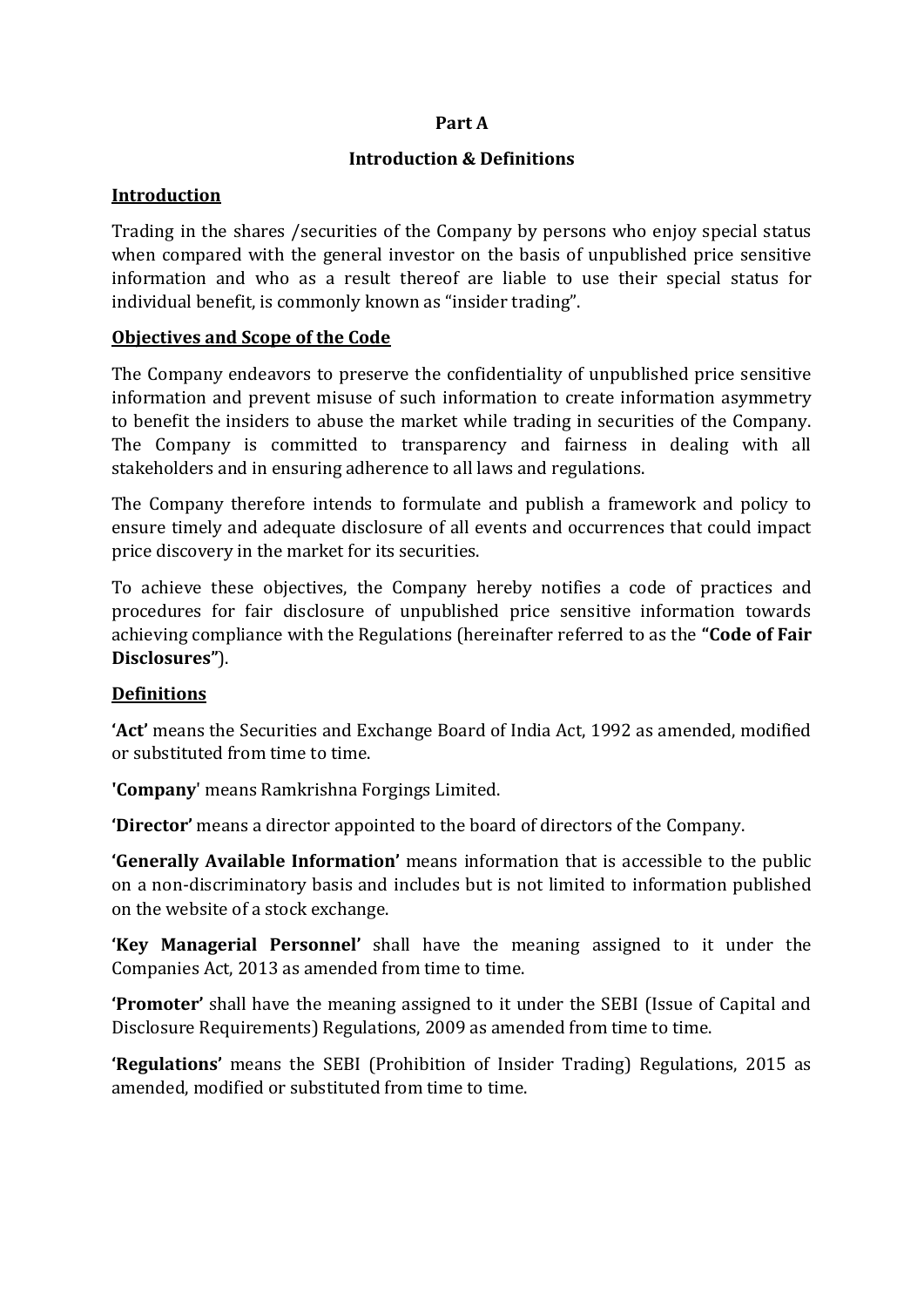**'SEBI'** means the Securities and Exchange Board of India.

**'Securities'** shall have the meaning assigned to it under the Securities Contracts (Regulation) Act, 1956 or any modification thereof, except units of a mutual fund.

**'Subsidiary'** shall have the meaning assigned to it under the Companies Act, 2013.

**'Trading'** means and includes subscribing, buying, selling, dealing, or agreeing to subscribe, buy, sell, deal in any Securities of the Company and "Trade" shall be construed accordingly.

**'Trading Day'** means a day on which the recognized stock exchanges are open for trading

**'Unpublished Price Sensitive Information'** or **'UPSI'** means any information, relating to the Company or its Securities, directly or indirectly, that is not generally available which upon becoming generally available, is likely to materially affect the price of the Securities of the Company and shall, ordinarily including but not restricted to, information relating to the following :

- i. financial results;
- ii. dividends;
- iii. change in capital structure;
- iv. mergers, de-mergers, acquisitions, delistings, disposals and expansion of business and such other transactions;
- v. changes in Key Managerial Personnel;
- vi. Any such other information which may affect the price of securities

Words and phrases not specifically defined herein shall have the same meaning as defined under the Act, the Companies Act, 2013, the Securities Contracts (Regulation) Act, 1956 and the Regulations as amended from time to time.

### **Part B**

### **Fair Disclosure of UPSI – Principles and Exemptions**

### **1. Treatment/Disclosure of UPSI – Guiding Principles**

- 1.1 The Company shall ensure that UPSI as and when generated within the Company shall be disseminated / publicly disclosed on a continuous and immediate basis. Towards this objective, the Company shall ensure adherence to the following principles :
	- **(a)** the Company shall ensure prompt and adequate public disclosure of UPSI that would impact price discovery as soon as credible and concrete information comes into being, in order to make such UPSI Generally Available Information; and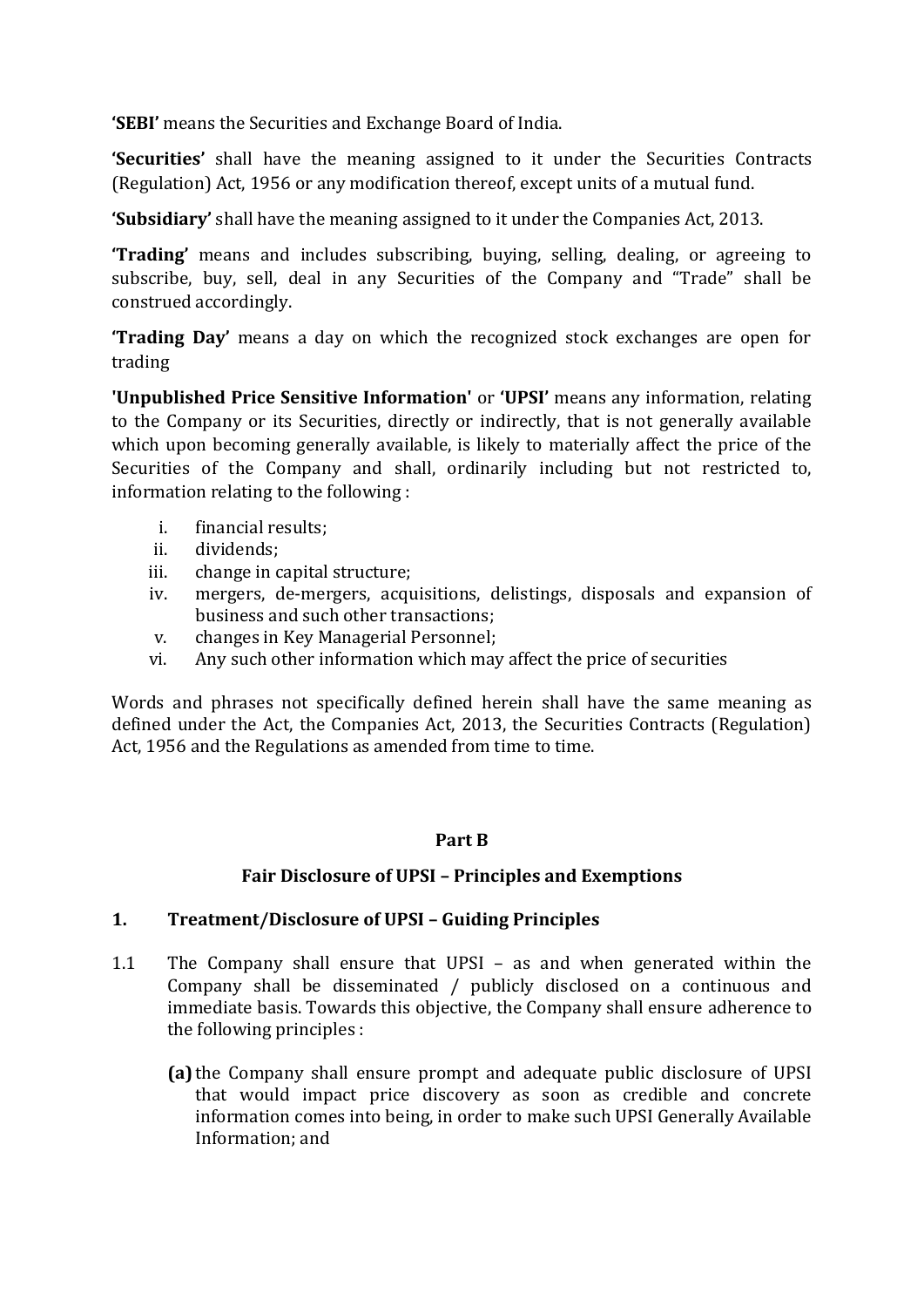- **(b)** the Company shall ensure uniform and universal dissemination of UPSI to avoid selective disclosure; and
- **(c)** the Company shall ensure that all UPSI is handled on a need to know basis; and
- **(d)** the Company shall make all reasonable endeavours to avoid speculative disclosures or selective disclosures that could have an adverse impact on the market and the price discovery process.

### **2. Exemptions – When UPSI may be disclosed**

- 2.1 The Company may communicate, provide or allow access to UPSI only in the following situations :
	- (a) UPSI may be communicated to a person (including insiders), if such communication is in furtherance of legitimate purposes, performance of duties or discharge of his legal obligations; and the Policy of Legitimate purpose has been framed by the Company and forms part of "Codes of Fair Disclosures and Conduct".

#### **Principles for determination of Legitimate Purposes:**

Legitimate purpose shall include sharing of UPSI in the ordinary course of business by an insider with partners, collaborators, lenders, customers, suppliers, merchant bankers, legal advisors, auditors, insolvency professionals or other advisors or consultants, provided that such sharing has not been carried out to evade or circumvent the prohibitions of the Regulations.

The purposes involving sharing of UPSI which shall be deemed to be legitimate, shall include, but not restricted to the following:

- Sharing of relevant UPSI in conformity with the statutes applicable to the Company;
- Sharing of relevant UPSI in conformity to the business of the Company/ is in the ordinary course of business of the Company;
- If it is undertaken by any person to fulfil the obligation of his/ her role with respect to the Company;
- Sharing of relevant UPSI for facilitating conduct of due diligence for undertaking any transaction in the ordinary course of business;
- Sharing of relevant UPSI in case mandatory for performance of duties or discharge of legal obligations.

Any person in receipt of UPSI pursuant to a "legitimate purpose" shall be considered an "insider" for purposes of the Regulations and due notice shall be given to such persons to maintain confidentiality of such UPSI in compliance with the Regulations.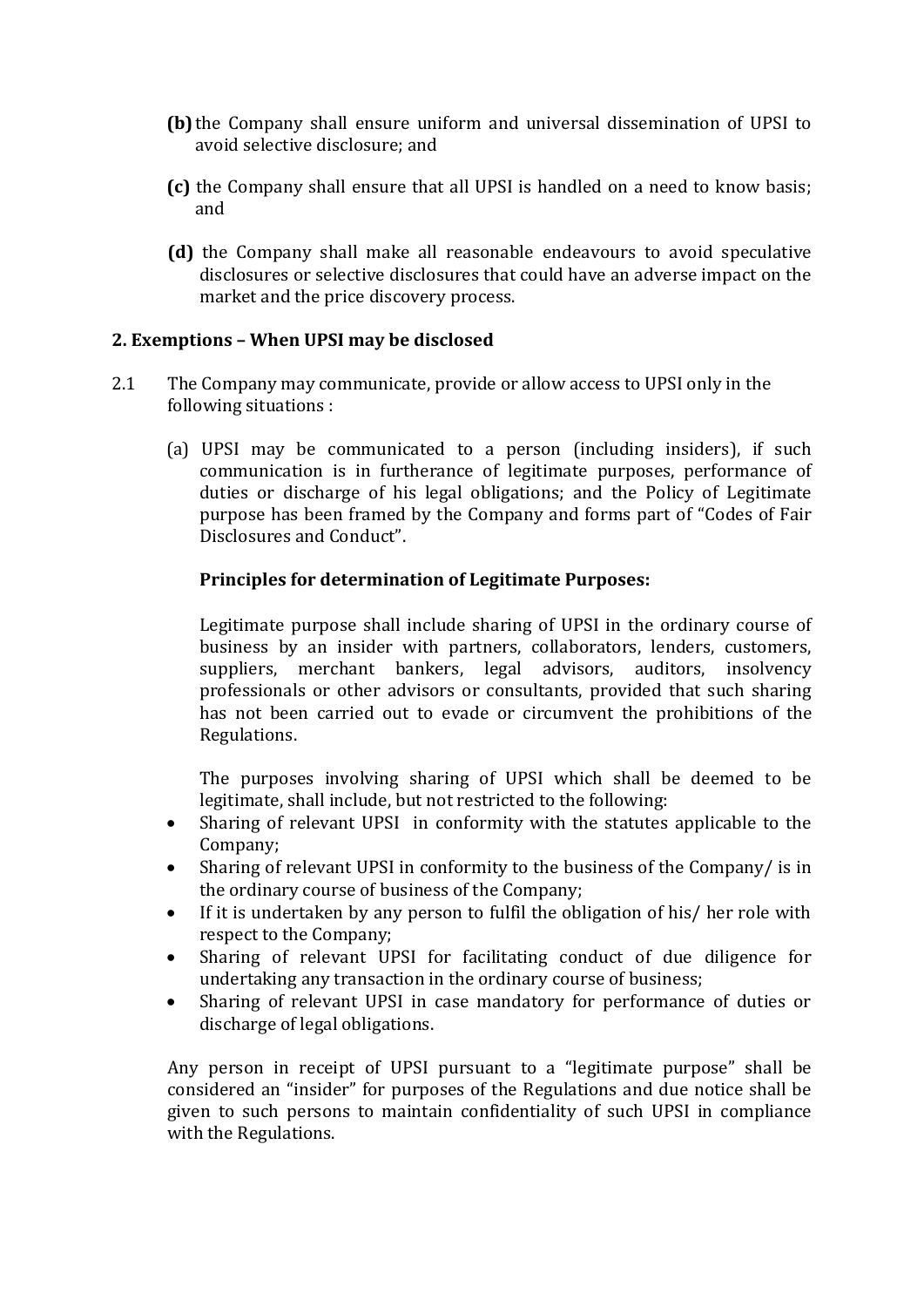- (b) UPSI may be communicated or provided or allowed access to in connection with a transaction which entails:
	- (i) an obligation to make an open offer under the takeover regulations where the board of Directors of the Listed Company is of the informed opinion that sharing of such information the proposed transaction is in the best interests of the Company; or
	- (ii) not attracting the obligation to make an open offer under the takeover regulations, but where the board of Directors of the listed Company is of the informed opinion that sharing of such information is in the best interests of the Company and the information that constitutes UPSI is disseminated to be made generally available at least 2(two) Trading Days prior to the proposed transaction being effected in such form as the board of Directors may determine.

However, in case of (b) above, the board of Directors shall require the parties to execute agreements with confidentiality and non-disclosure obligations on such parties and such parties shall keep information so received confidential except for the limited purpose, and shall not otherwise Trade in Securities of the Company when in possession of UPSI.

### **Part C**

# **Oversight – Appointment and Duties of Chief Investor Relations Officer**

### **3. Co-ordination of Disclosures**

### **3.1 Appointment of Chief Investor Relations Officer**

The Compliance Officer of the Company shall act as a chief investor relations officer to deal with dissemination of information and disclosure of UPSI.

### **3.2 Duties and Responsibilities of the Chief Investor Relations Officer**

The chief investor relations officer shall *inter alia* be responsible for the following duties:

- (a) to oversee and co-ordinate disclosure of UPSI to stock exchanges, analysts, shareholders and media and educate Company staff on disclosure policies and procedure;
- (b) to approve in advance any disclosure /dissemination of information, including UPSI, by the Company and/or its officials; and
- (c) in case UPSI has been inadvertently disclosed without prior approval or has been selectively disclosed, and such disclosure comes to the knowledge of the chief investor relations officer, the chief investor relations officer shall take immediate steps to ensure prompt public disclosure and dissemination of such UPSI to make the same Generally Available Information; and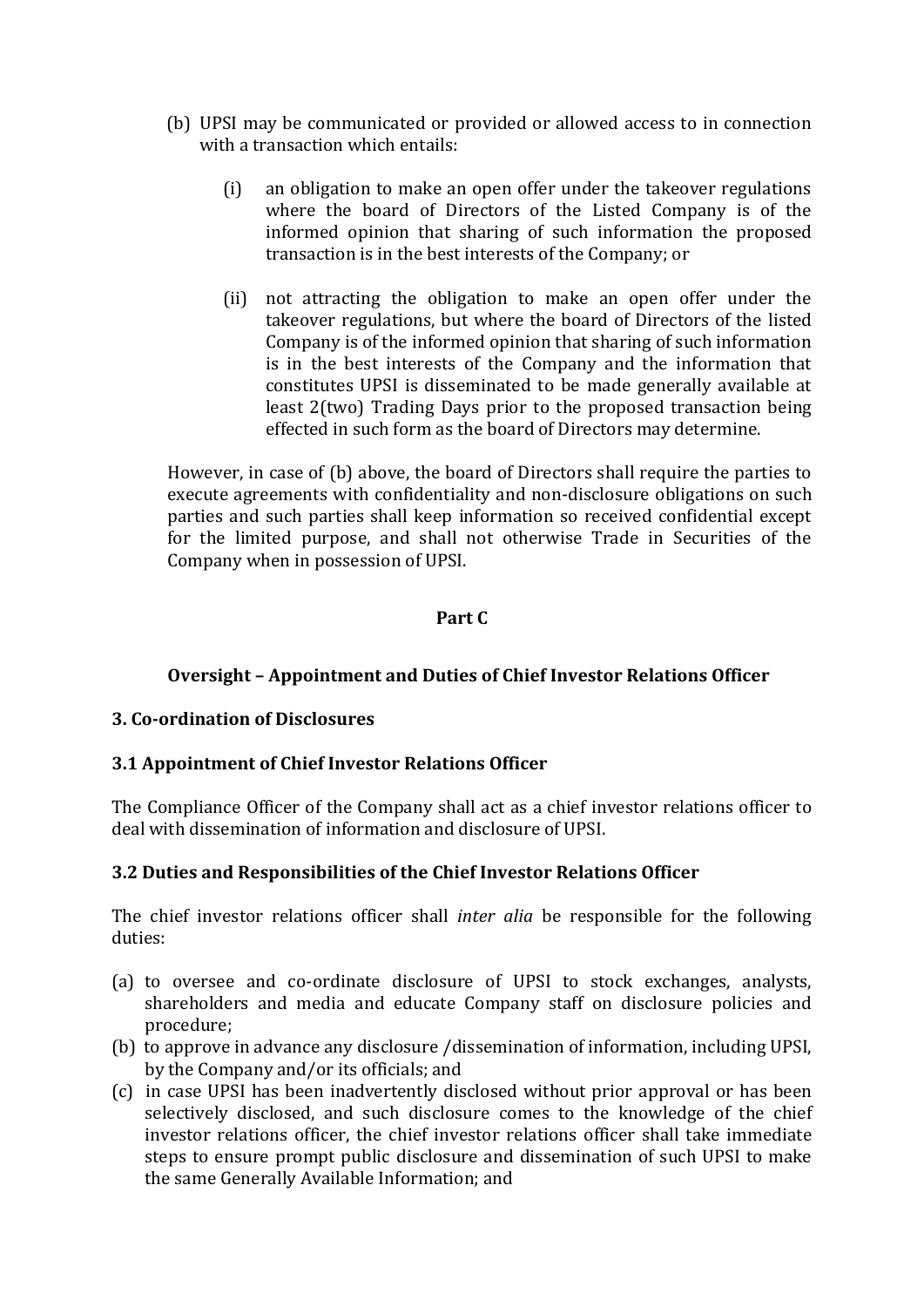(d) such other functions and duties as may be specified elsewhere in this Code of Fair Disclosures or the board of Directors of the Company may specify from time to time.

### **Part D**

### **Response to Market Rumours & Conduct of Investor / Analyst Meetings**

### **4. Responding to Market Rumours / News Reports**

- 4.1 In the event that the Company is requested by regulatory authorities or other competent authorities (such as stock exchanges) to respond to queries on news reports and/ or to verify market rumours, the Company shall follow the below mentioned procedure:
	- (a) the chief investor relations officer shall promptly seek and obtain all relevant information from the concerned functional head/department in the Company so as to be able to formulate a firm response to such query(ies); and
	- (b) On receipt of the necessary information, the chief investor relations officer shall decide whether a public disclosure is necessary for responding to the query or for verifying or denying the market rumours and shall then make the public disclosure (if deemed necessary); and
	- (c) even if public disclosure is deemed not necessary, the chief investor relations officer shall ensure that the Company provides an appropriate and fair response to such queries on news reports or requests for verification of market rumours, to the concerned regulatory authority.

### **5. Disclosures to Analysts / Institutional Investors**

- 5.1 The Company shall follow the following guidelines / principles while dealing with third parties such as analysts, institutional investors, research personnel, brokers etc. ("**Specified Persons**"):
	- (a) As a rule, only Generally Available Information should be disclosed to the Specified Persons. In the event that UPSI has to be disclosed to such Specified Persons, such UPSI should be simultaneously made public at the earliest.
	- (b) In order to avoid misquoting or misrepresentation, the Company shall try to ensure that at least 2 (two) Company representatives be present at meetings or calls with such Specified Persons.
	- (c) Unanticipated questions or questions that raise issues outside the intended scope of discussion at such meetings/calls may be taken on notice and a considered response to the same may be given later. If the answer includes UPSI, a public announcement should be made before responding so as to make such UPSI Generally Available Information.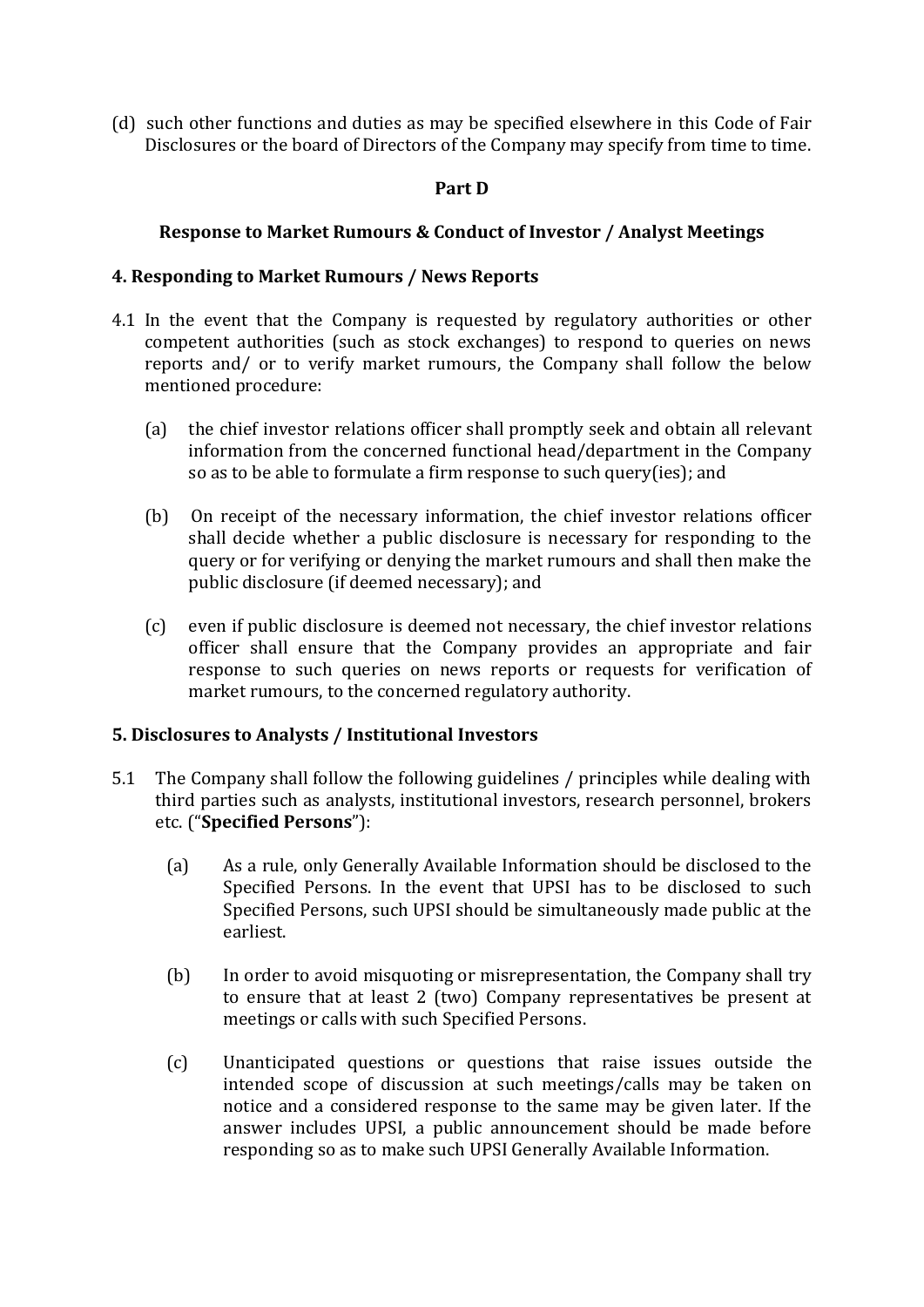(d) The Company may make available transcripts or records of proceedings of meetings/calls for the quarterly/annual results with such Specified Persons and/or other investor relations conferences on its official website to ensure official confirmation and documentation of disclosures made and may, at its option, also make a press release after such meeting/call. The Company may also consider live webcasting of such meetings with the Specified Persons.

### **Part E Mandatory Continual Disclosures**

### **6. Mandatory Disclosure to Stock Exchanges**

- 6.1 The Company shall notify to the stock exchanges (on which its Securities are listed) relevant particulars of Trading in Securities by the Promoters, Directors or employees of the Company, if the value of the Securities Traded (whether in one transaction or a series of transactions) over any calendar quarter aggregates to a traded value in excess of INR (Indian Rupees) 10,00,000/- (ten lakhs) or such other value as may be prescribed by SEBI from time to time.
- 6.2 The aforesaid disclosure shall be made by the Company to the stock exchanges (on which its Securities are listed) within 2 (two) Trading Days of receipt of the relevant disclosure from the Promoters, Directors or employees (as the case may be) or from becoming aware of information in relation to such Trading.
- 6.3 Disclosure of incremental transactions after any disclosure (under this paragraph 6 above) shall be made by the Company to the stock exchanges when the transactions effected after the prior disclosure cross the aforesaid specified threshold.

#### **Part F Dissemination of UPSI**

### **7. Medium of Disclosure of UPSI**

- **7.1** Disclosure / dissemination of UPSI may be done through various media so as to achieve maximum reach and quick dissemination. This may include the following :
	- (a) Public disclosure of UPSI shall be made by the Company to stock exchanges. This shall include the mandatory continual disclosures required to be made to stock exchanges under the Regulations (see Part E of this Code of Fair Disclosures) as well as other disclosures; and
	- (b) Information (including UPSI) disclosed by the Company with stock exchanges under the mandatory continual disclosure requirements or otherwise shall also be made available on the Company's official website; and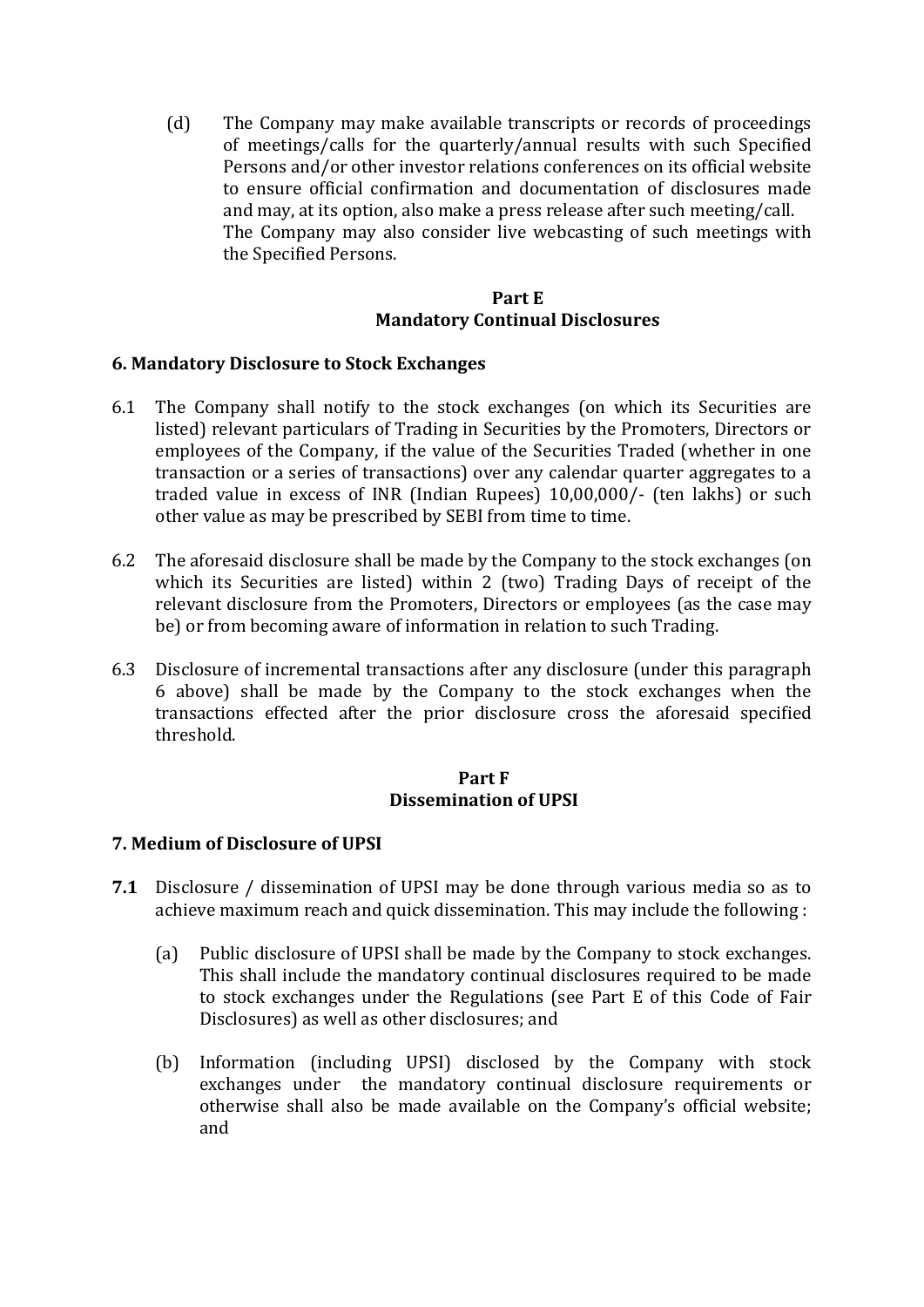- (c) The Company may, at its option, also use its official website to provide investors a direct access to analyst briefing material, significant background information and questions and answers.
- **7.2** In addition to the medium(s) of disclosure as outlined in paragraph 7.1 above, the Company may, at its option, also disseminate UPSI through press releases distributed through a widely circulated news service, or announcements made through press conferences or conference calls that interested members of the public may attend or listen to either in person, by telephonic transmission, or by other electronic transmission (including use of the Internet). The public shall be given adequate notice of the conference or call and the means for accessing it.

#### **Part G Miscellaneous**

**8**. Without prejudice to the generality of the aforesaid clauses, the requirement of disclosure under Regulation 30 of the SEBI **(LISTING OBLIGATIONS AND DISCLOSURE REQUIREMENTS) REGULATIONS, 2015** as may be amended, modified, substituted or replaced from time to time, shall be deemed to incorporated by reference in this Code.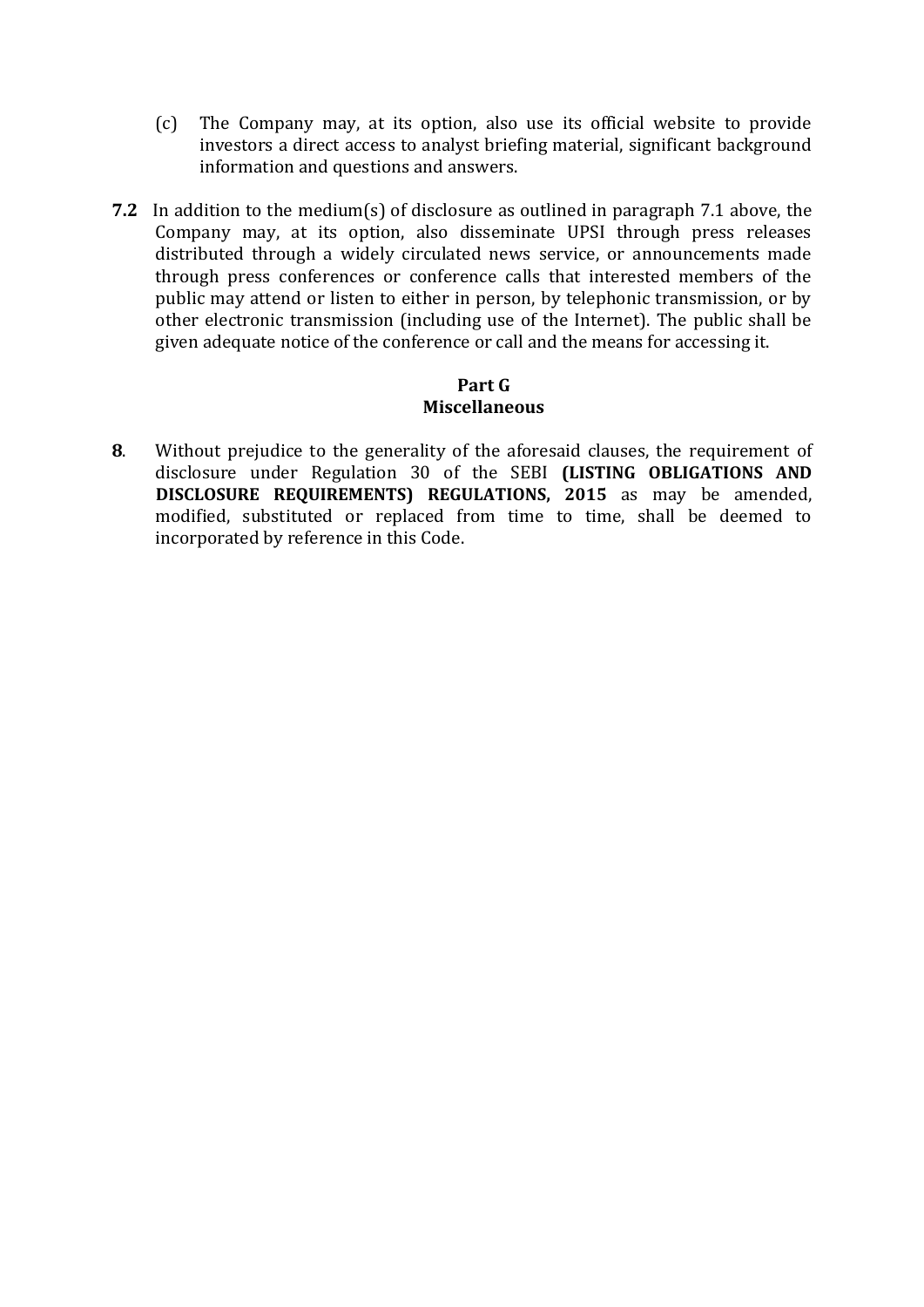# **Policy for Determination of Legitimate Business Purpose**

# **Objective:**

In terms of Regulation 3(2A) of SEBI (Prohibition of Insider Trading) Regulations, 2018, it is necessary for the Board of Directors of a Listed Company to make a policy for determination of "legitimate Purpose". The objective of the policy is to regulate and monitor communication of UPSI for legitimate business purpose in the best interest of the company and to ensure that such information is not misused by the recipient thereof.

# **Definition:**

"Legitimate Business Purpose" means any purpose furthering or in the best interest of the Company and shall include the following in connection with:

- i. the preparation of financial statements,
- ii. fulfilment of any statutory obligation or compliance with applicable laws and regulations.
- iii. any filing with or investigation, inquiry or request for information by a Governmental Authority,
- iv. availing/renewal of any financial facility and/or compliance with requirements set forth in any credit facility or other agreement evidencing Indebtedness or otherwise required by financing sources thereof,
- v. Due Diligence relating to acquisition/takeover/merger/demerger or any other similar arrangement/restructuring of the company or its division/brand/products, etc., or
- vi. fulfilment of a pre-existing obligation.

# **Policy:**

- 1. Any Unpublished Price Sensitive information (UPSI) shall be shared by a "designated Person" only on a "need to know" basis and only for Legitimate business purpose. Any such communication or sharing of UPSI shall be in furtherance of and in the best interest of the Company.
- 2. All persons in receipt of such UPSI shall be considered as "insider" and shall not trade in securities of the company when in possession of such UPSI. Such "insiders" are obliged to comply with the requirements of PIT Regulations.
- 3. The Company shall maintain a structured digital data base of all such persons containing the name, address, PAN number or any other Identifier if PAN not available, nature of UPSI, LBP for which the information or communication was shared and date and time when such UPSI was shared.
- 4. The Company shall before sharing of such information serve a notice on or sign a confidentiality/ non disclosure agreement with, the person with whom UPSI is shared informing him/her that he/she has to ensure the compliance of PIT Regulations while in possession of UPSI.